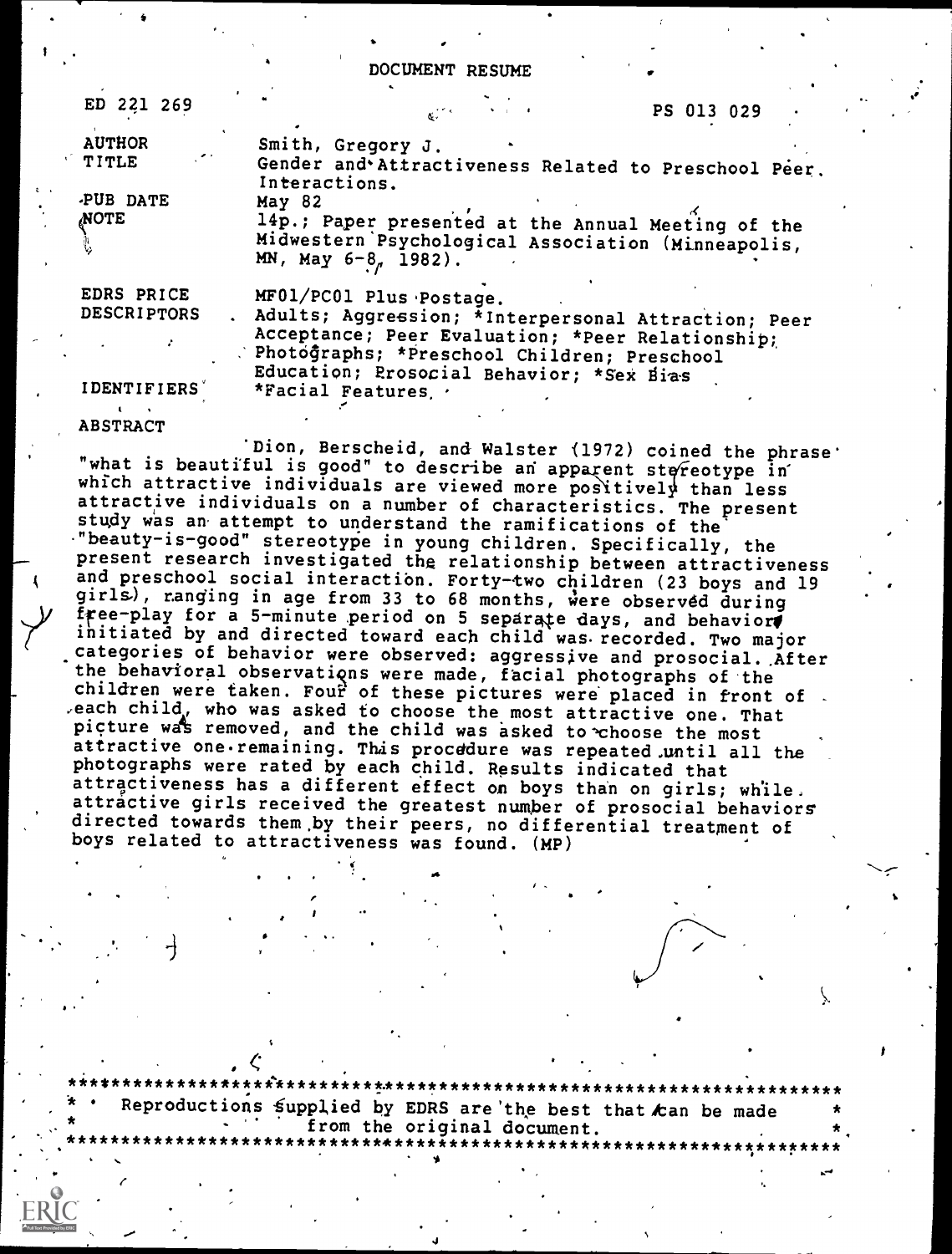U.S. DEPARTMENT OF EDUCATION NATIONAL INSTITUTE OF EDUCATION EDUCATIONAL RESOURCES INFORMATION CENTER ERICY

X This document has been reproduced as oliginating it Minor changes have been made to improve reproduction quality

. Points of view or opinions stated in this document doingt necessarily represent official NIE position or policy.

## Gender and Attractivenes's Related to.

# .<br>Preschool Peer Interactions

D221269

لىيا

COCO

 $50^{\circ}$ 

 $\mathbf{r}$ 

Gregory J. Smith . Dickinson College

"PERMISSION TO REPRODUCE THIS MATERIAL HAS BEEN GRANTED BY Gregory mıTh

TO THE EDUCATIONAL RESOURCES INFORMATION CENTER (ERIC)"

Paper presented at the Midwestern Psychological Association Annual

Meeting, Minneapolis, Minnesota, May, 1982.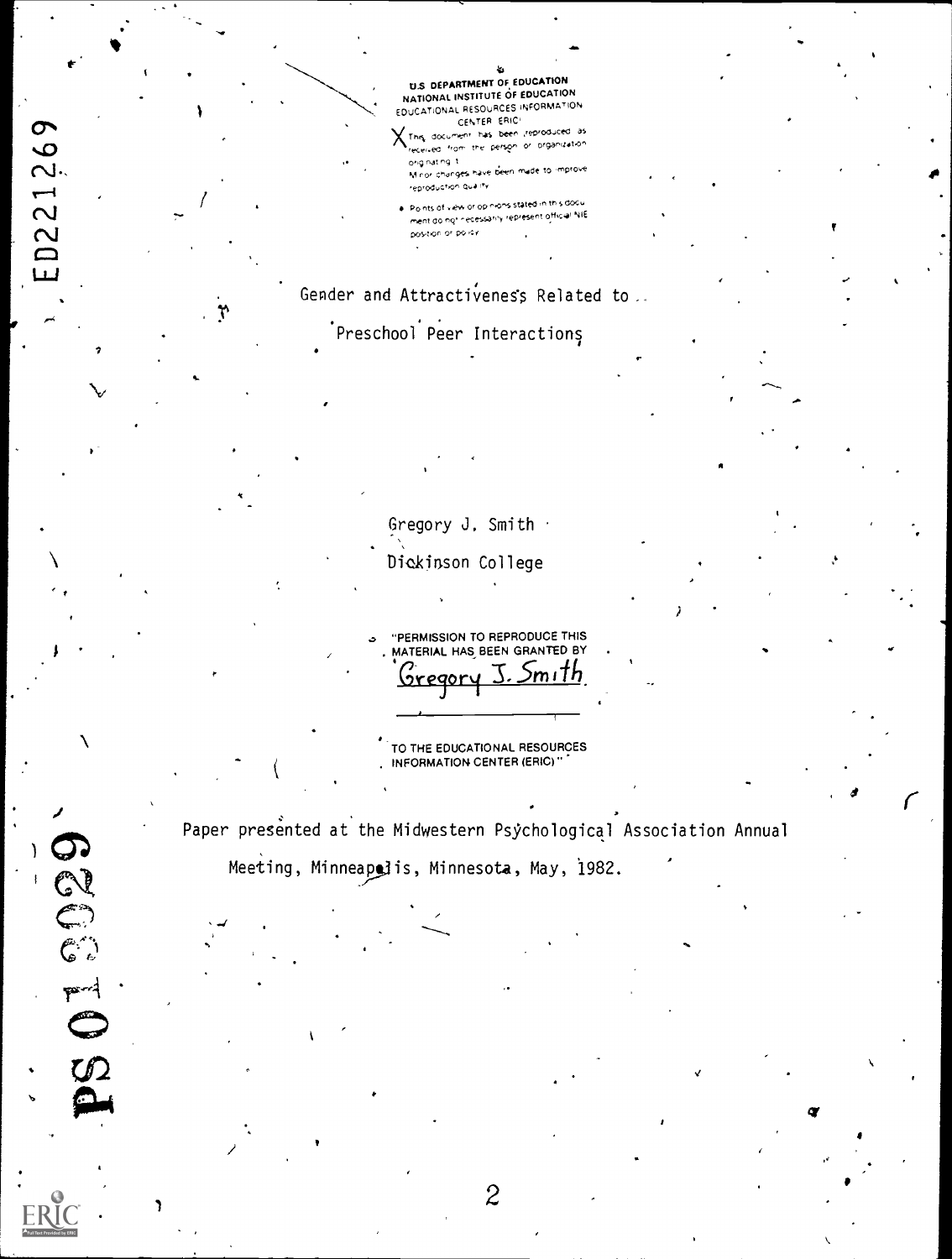### Abstract

Ramifications of the "beauty-is-good" stereotype were investigated in preschool children. Attractiveness ratings of 42 preschoolers were assessed in relationship to aggressive and prosocial behaviors initiated and received. Attractive girls were treated more positively than unattractive ginls. There was no differential treatment of boys related to attractiveness.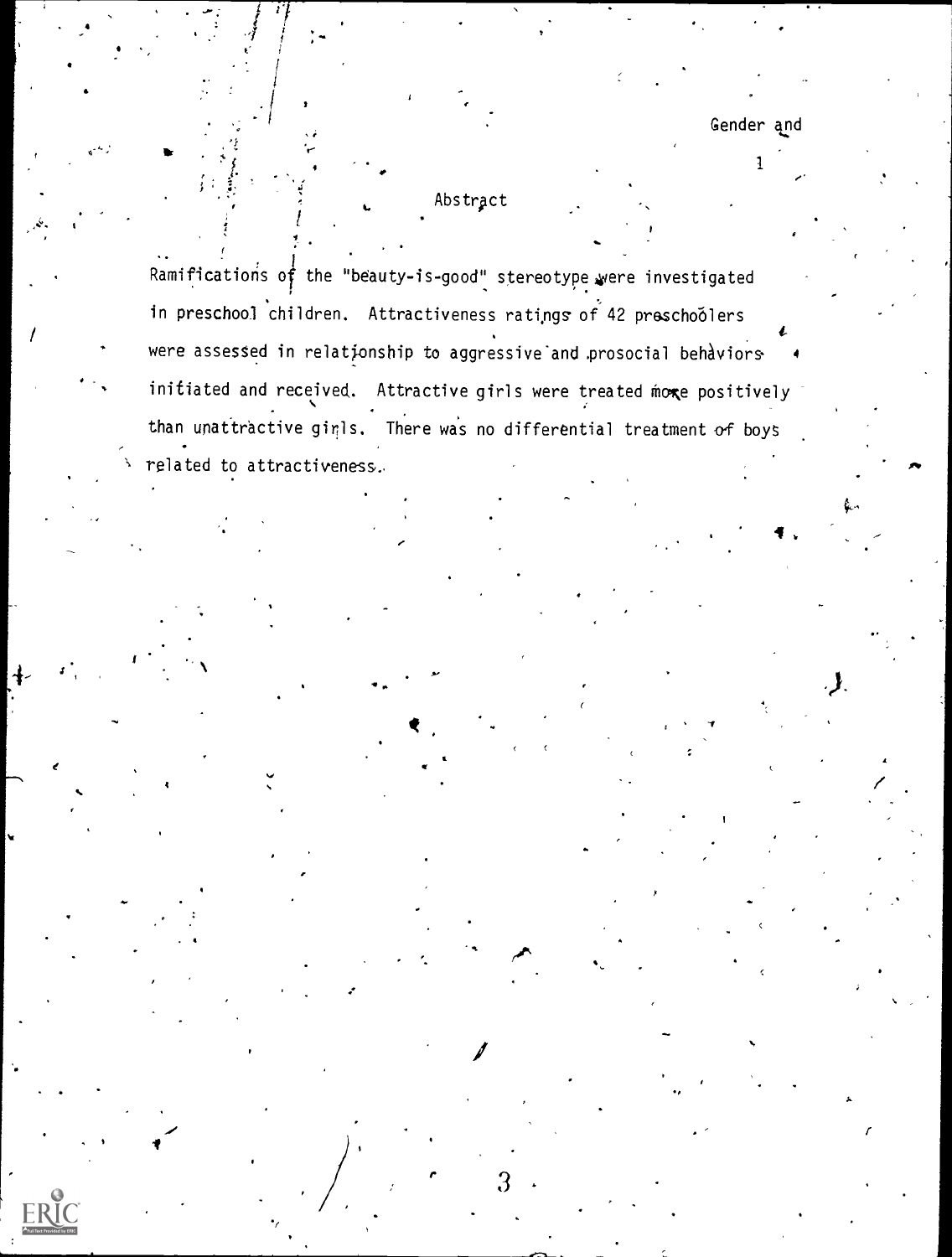Gender and Attractiveness Reiated to Preschool Peer Interactions

 $\overline{\bullet}$ nder and

 $\mathcal{L}$  and  $\mathcal{L}$ 

t in the second second in the second second second in the second second second in the second second second second second second second second second second second second second second second second second second second sec

ostem.

Dion, Berscheid, and Walster (1972) coined the phrase "what is beautiful is good" to describe an apparent stereotype in which attractive ipdividuals are viewed more positively than less attractive individuals a number of charatteristics. The present study was an,attempt to understand the ramifications of the "beauty-is-good" stereotype in young <code>children. Specifically, the present research investigated</code> the <code>relation-</code> ship between attractiveness and preschool social interactions.

The present investigation was undertaken to determine if observed behaviors would replicate what has been learned in the laboratory about perceptions and expectations of children who differ in their degree of attractiveness. In one study, conducted by Clifford and Walster (1973), 404 fifth .grade teachers were shown a child's report card.with <sup>a</sup> photograph of a child attached. The report card was identical in all cases. The photographed attached to the report card varied, in some cases it was of an attractive child, in others it was of an unattractive child. The attractive child was rated by the teachers as having a  $\epsilon$ higher educational potential;  $\tilde{a}$  higher IQ; a greater likelyhood of, obtaining a higher education; as being more likely to have parents interested in academic achievement, and as having better peer relations. Other studies that have had teachers, parents, and college students rate

 $-$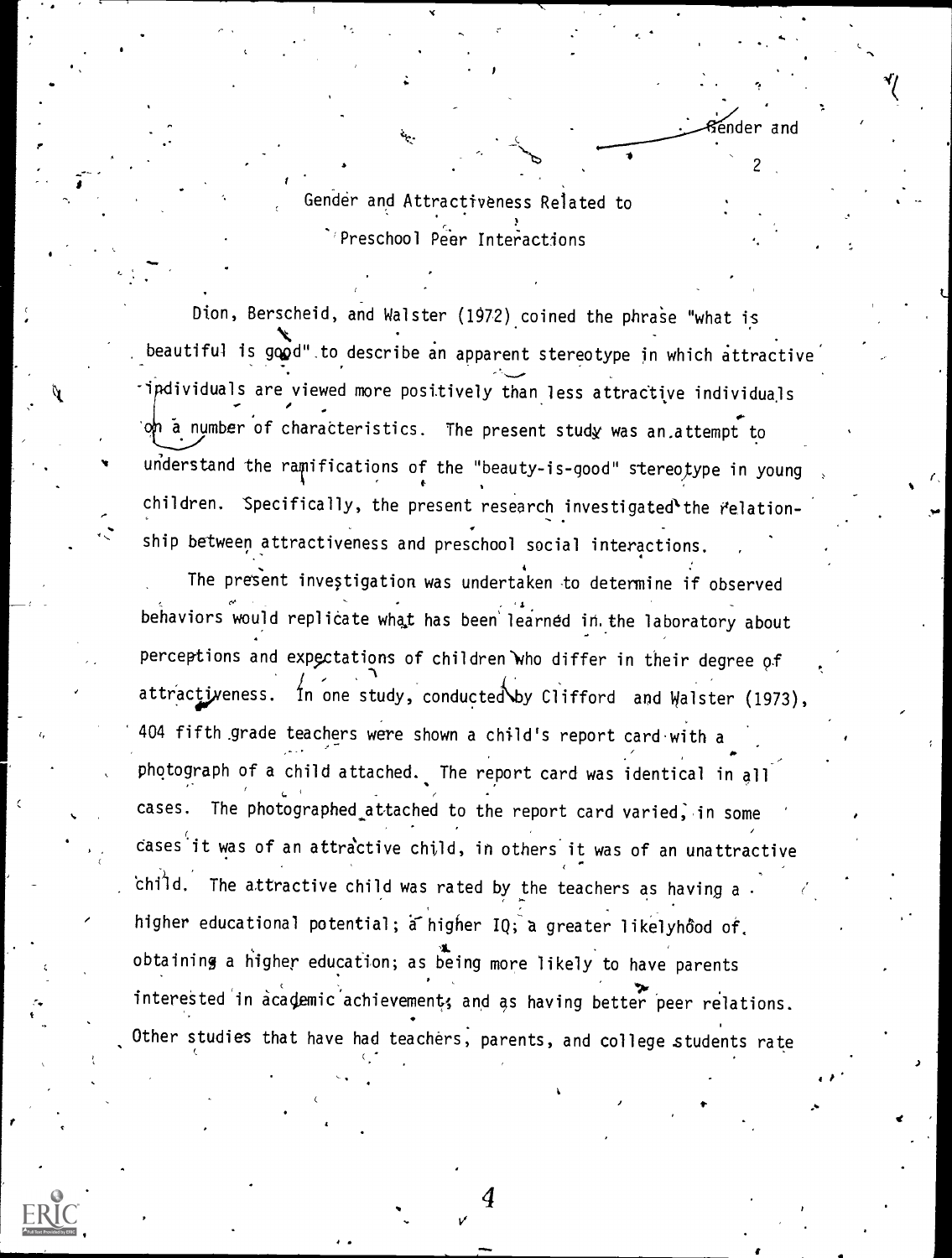a

 $\bullet$  . The set of  $\mathcal{L}$ 

 $\mathcal{F}$ 

 $\mathcal{P}$ 

a

uafamiliar-children have shown similar biases existing in favor of attractive children.

Children themselves appear to have internalized this "beauty-isgopd: stereotype. When rated by other children, attractive children are more likely to be chosen as potential friends (Dion, 1973); expected . to behave mone prosocially (Dion & Berscheid, 1974); are perceived to be .., smarter (Langlois & Stephan, 1977); and are judged to be more self-, 4 sufficient and independent (Dion & Berscheid,  $1974)$  than there less  $\hbox{ }^{\ast}$ attractive countérparts.

The present investigation'was'undertaken to determine if these perceptions and expectations are translated by preschoolers into , , differential treatment of peers based on attractiveness. It was hypothesized that attractive children would be treated better by their . . peers than less:attractive children.

#### Method

 $\epsilon$  , and the set of  $\epsilon$ 

Forty-two children (23 boys and 19 girls), ranging in age fram 33 to 68 months ( $\overline{X}$  = 50 months), were observed in a preschool they regularly attended. Direct observation of each child's behavior was performed from within the classroom by trained observers. Each child was observed during free-play for a five-minute period on five separate days. Behavior initiated by and directed toward each.child was rated according to a modification of a scale used by Abramovitch, Corter, dhd Lando (1979). Two major categories df behavior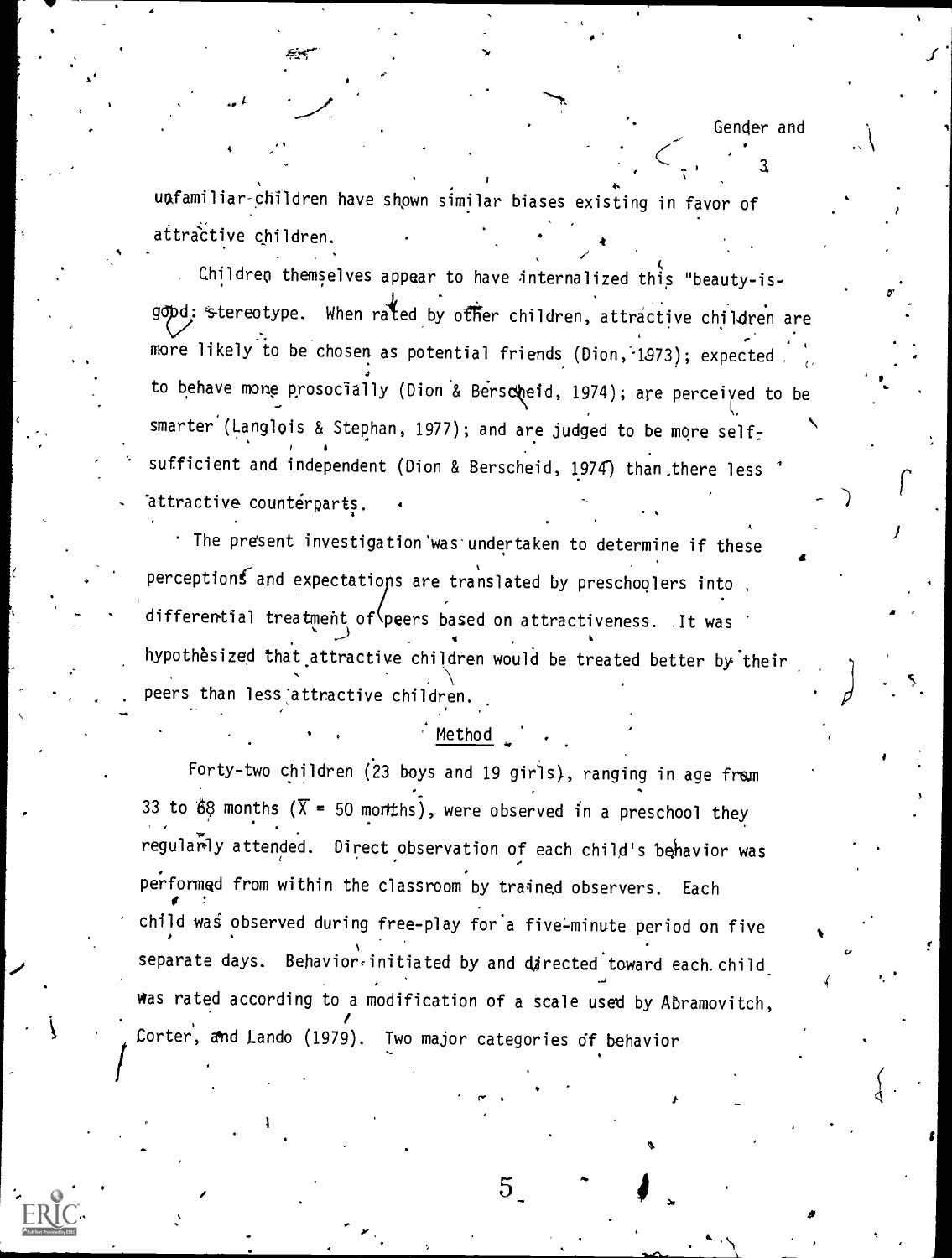Gender and

4

were observed: aggressive and prosocial behaviors. Aggression was subdivided into acts of physical aggression (hitting, pushing, shoving,  $\overline{f}$ ,  $\overline{f}$ kicking, biting, pulling hair, etc.), verbal aggression, and a category  $\ell$ labeled object struggle (or a fight over an object). Prosocial behaviors were subdivided inte giving and sharing an object, helping another child. either physically or verbally, physical affection (hugs, kisses, ho)ding hands, etc.), and prosocial verbal comments.

After the behavioral observations were made, the children's pictures were taken and these  $\frac{1}{2}$  hotographs were rated for attractiveness. Because facial attractiveness is, perhaps tha most saliant and readilynoticeable aspect of appearnance, facial photographs were used for the attractiveness ratings. So that clothing cues would not bias rater's perceptions of att $\mathfrak{g}_\mathtt{a}$ ctiveness, most clothing was covered by a standard  $\qquad \blacksquare$ cloth.

The photographs of the  $42$  children were presented via slides to college students who rated them on a nine-point scale of attractiveness. One equalled the least'attractive child ever seen, five a child of average attractiveness, and nine the most attractive child ever seen. This yielded an average attractiveness rating for each child.

The photographs were also rated by preschool-age children. These children rated the photographs by playing a game. Four pictures were placed $\cdot$  in front of the child and they were asked to choose the most attractive child. That picture was removed and the child was asked to

 $\mathcal{L}$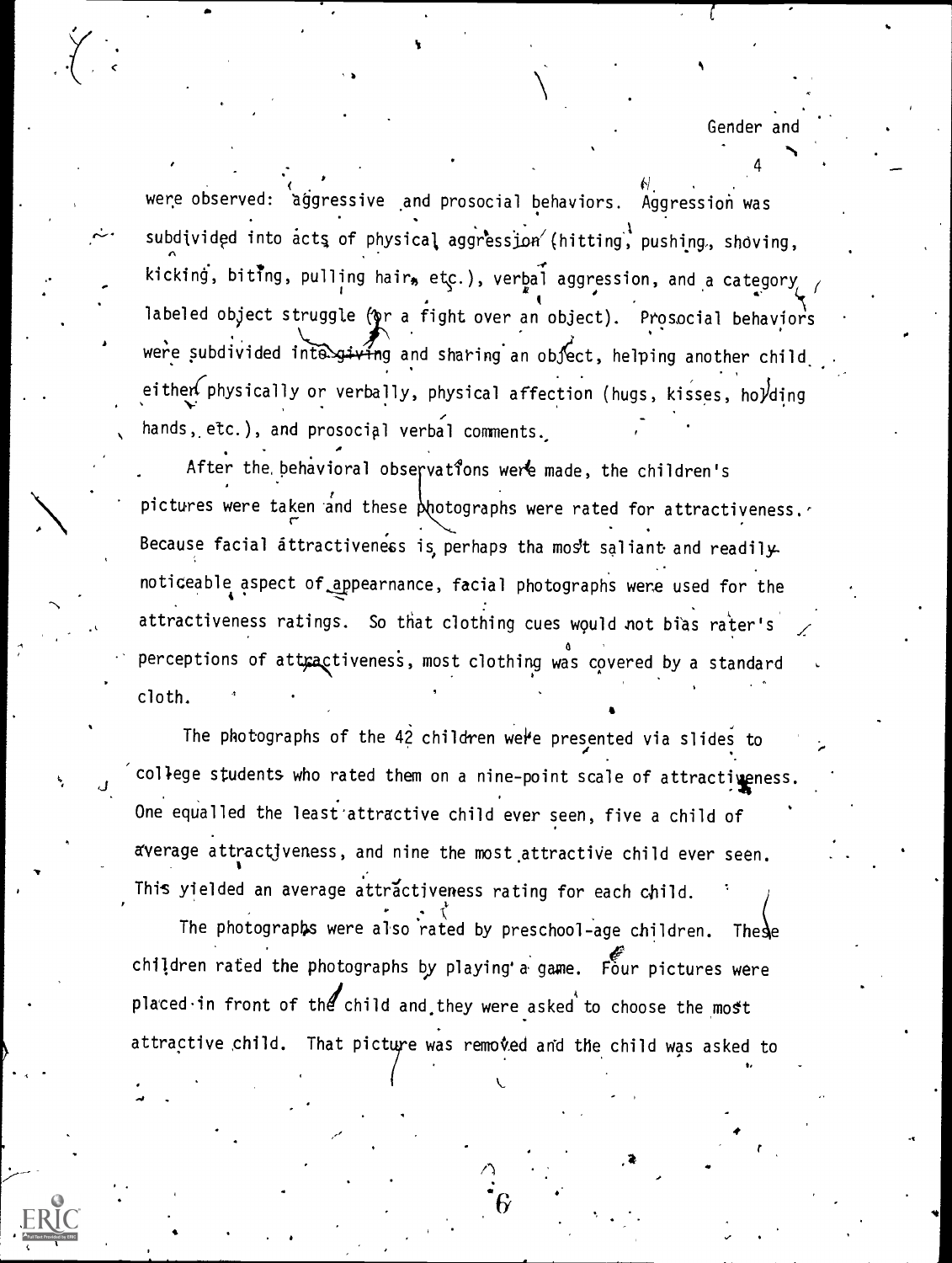5

choose the most attractive child remaining. Once all pictures had been , , removed a new set of four pictures was presented. In this fashion preschooler ratings of attractiveness were obtained.

\*

#### Results

Using a Pearson correlation coefficient adult and preschooler. .ratings of attractiveness were found to be positively correlated,  $r$  (41) = .46, <code>p</code>  $\le$  .001. Because of this correspondence and the fact  $\cdot$  that all of the following results come out similarly using adult or preschool ratings, all'analyses reported below are based or adult rating's of attractiveness.

 $\mathbf{v}$  and  $\mathbf{v}$ 

Attractiveness had a different effect on boys than on girls. In  $\bullet$ 'girls there was a positive correlation between attractiveness and the 'number of prosocial behaviors received by each girl,  $r(18) = .60$ ,  $p<.01$ . In other words, <sup>a</sup> attractive girls received the greatest number of prosocial behaviors directed towards them by their peers, while less duractive girls received fewer prosocial behaviors. Dividing the girls the state of the state of the state of t<br>And the state of the state of the state of the state of the state of the state of the state of the state of th into three groups, low, moderate, and high in attractiveness, a Oneway ANOVA approaches significance,  $F (2,16) = 3.544$ ,  $p = .053$ , (see Figure 1 for group means). In boys, however, there is a latk of effect of attractiveness on prosocial behavior received  $(re--.03)$ . Figure 2 shows group means for boys.

Insert Figure 1 about here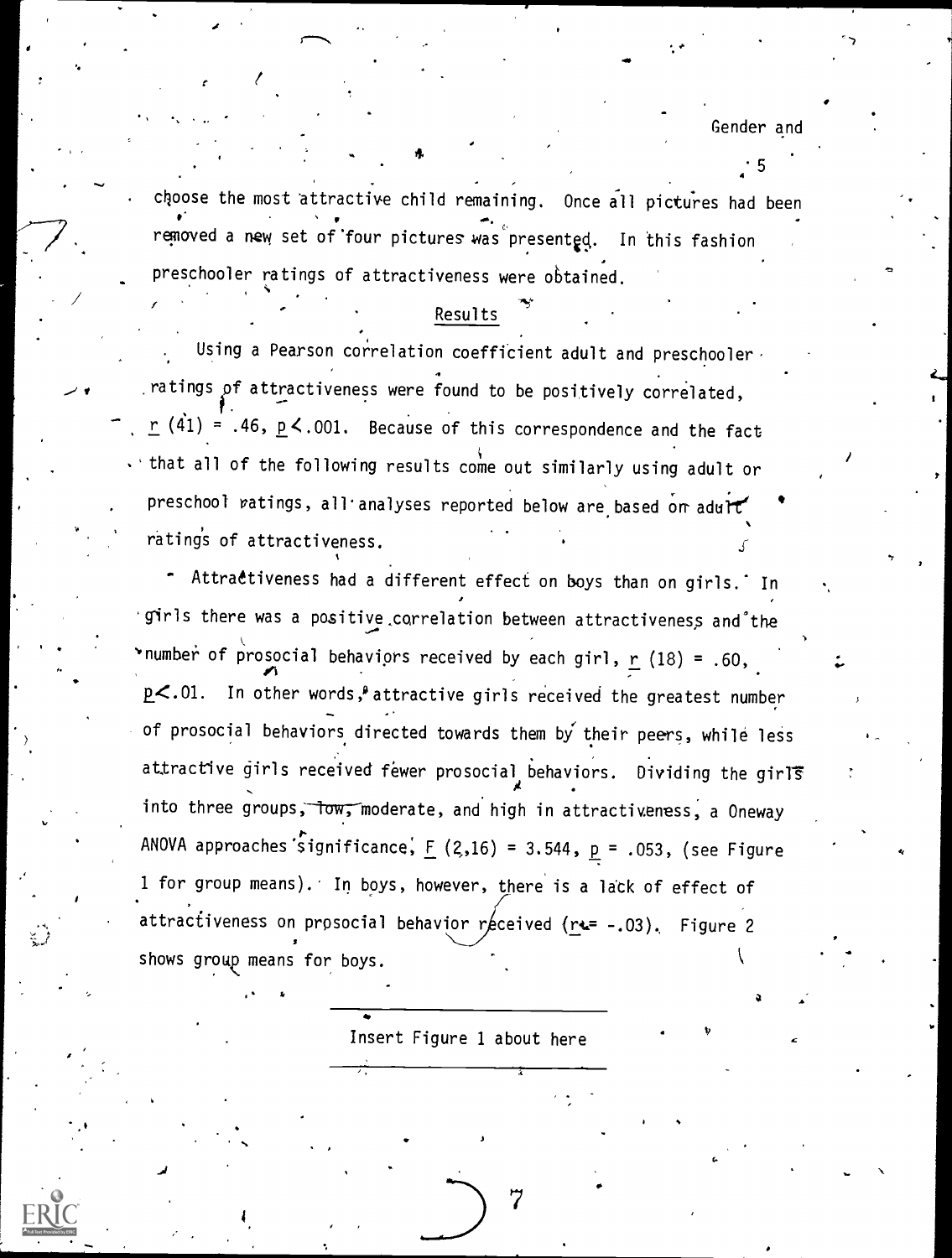- Gender and

+.

6

 $\mathbf{r}$ 

;

## Insert Figure 2 about here

Turning to aggressive behaviors, again there is a differential, . effect dur to gender. Attractiveness is negatively correlated with NO aggression $\cdot$ received in girls,  $\underline{r}$  (18) = -.41,  $\underline{p}$ <.05, but not significantly correlated in boys ( $\underline{r}$  = .28). In other words, in girls but not in boys, children who are lower in attractiveness receive more aggression from their peers than children higher in attractiveness. Again a Oneway ANOVA approaches significance for girls;  $F (2,16) = 3.207$ ,  $p = .066$ , (see Figure 3), but does not approach significance for boys (see Figure  $4$ ).

'Insert Figure 3 about here

Insert Figure 4 about here

### Discussion

The fact that gender differences were found with the present sample of,preschoolers is interesting in light of Bar-Tal and Saxe's (1976) review of the adult literature which concluded that the "beautyis-good" stereotype may be more stringently applied to females than males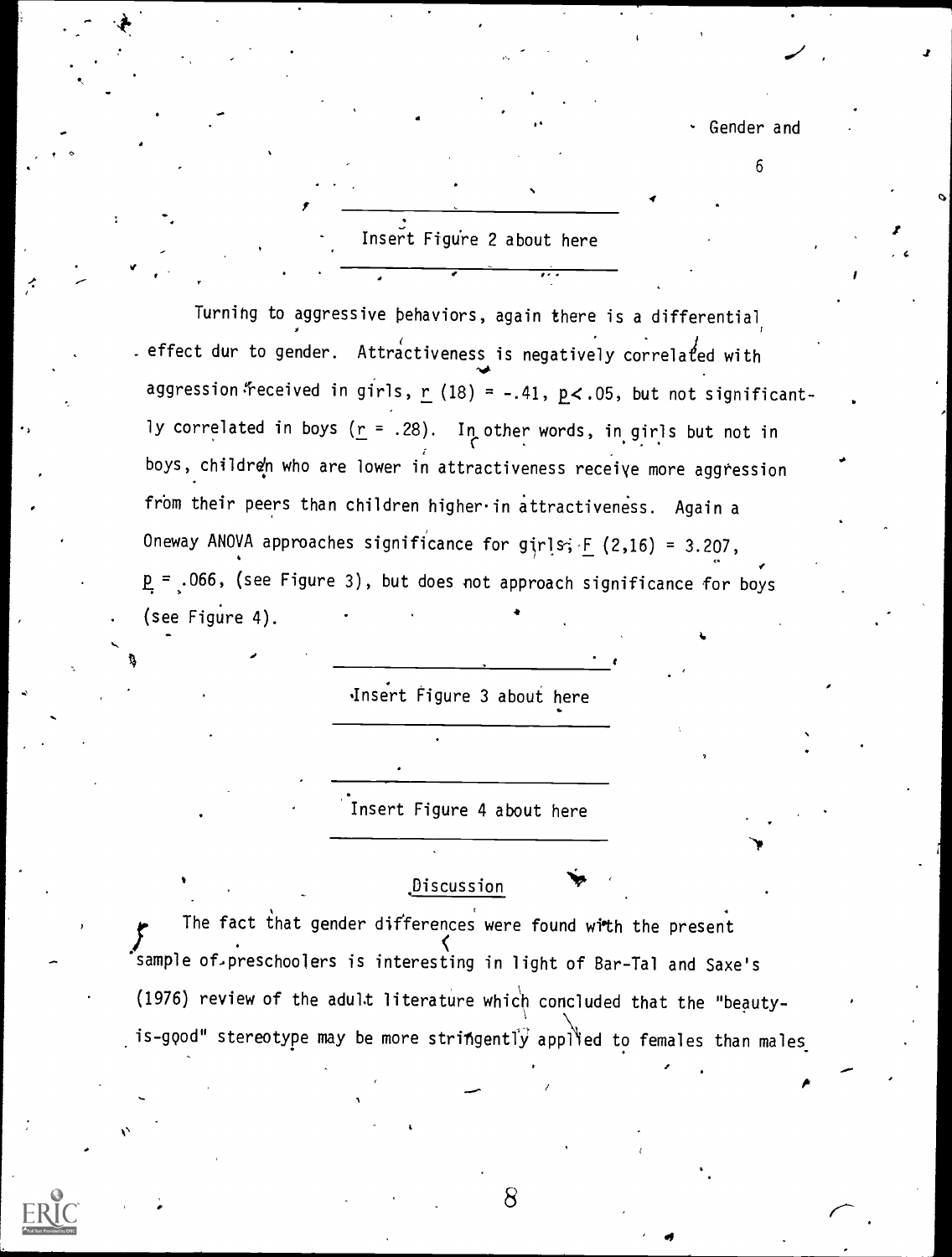Gender and

 $\mathcal{T}$  and  $\mathcal{T}$ 

in our society. For example, Krebs and Adinolfi (1975) found a positive relationship between the number of dates a college student went on and attractiveness existed only in females. Byrne, London, and 4 Reeves (1968) found that attractive females were rated as more intelligent . and moral than unattractive females. But, in males, the attractive were seen as less intelligent and moral.

*I* related to attractiveness. It appeays that children as young as preschool-age have internalized the adult cultural standards related to attractiveness, including the differential application of,this stereotype based on gender. Specifically, .preschoolers tend to treat attractive girls more positively than unattractive girls, while showing no differential treatment of boys

9

CS,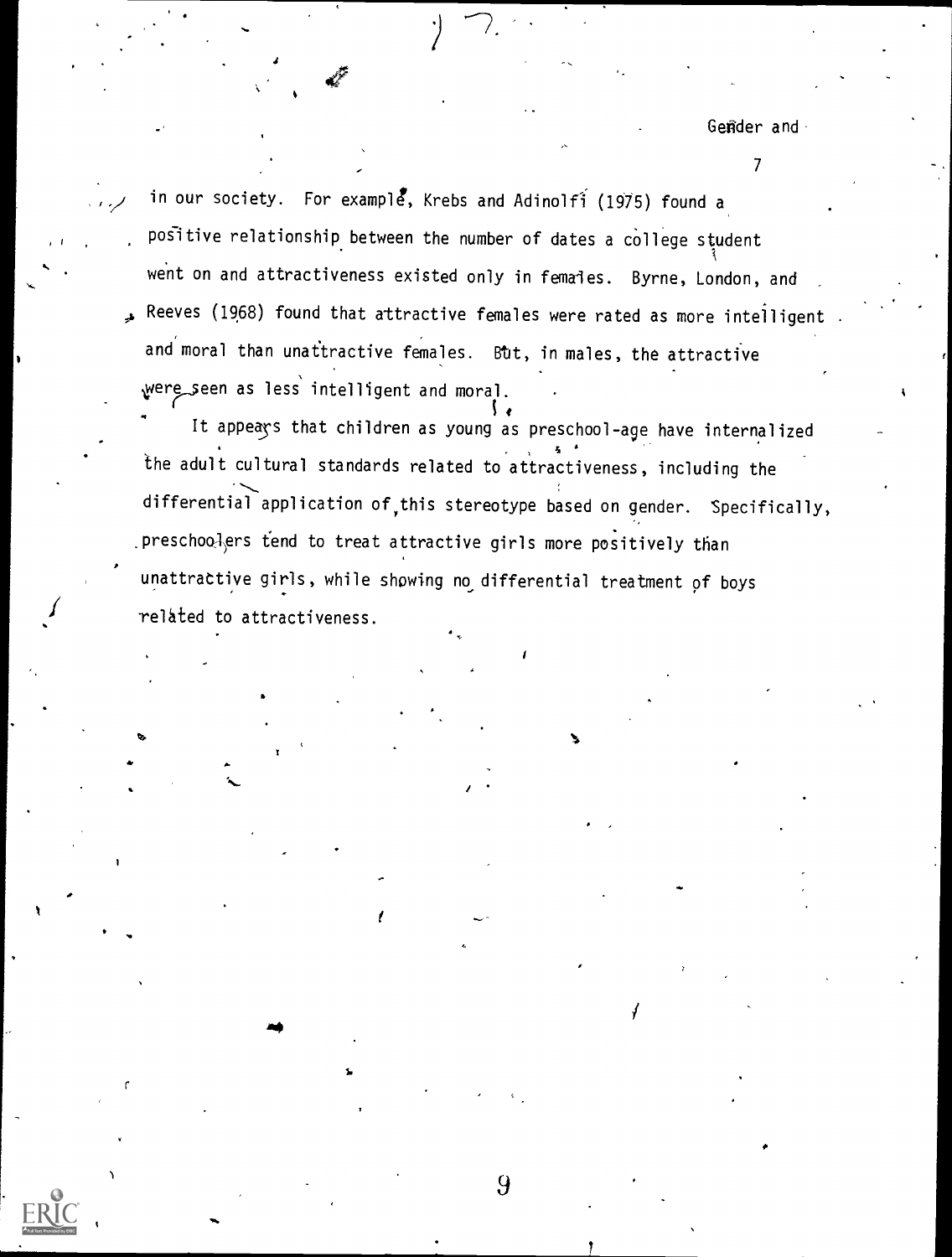,8

- Abramovitch, R., Corter, C., & Lando, B. Sibling interaction in the home. Child Development, 1979, 50, 997-1003.
- Bar-Tal, D., & Saxe, L. Physical attractiveness and its relationship to sex-role stereotyping. Sex Roles: A Journal of Research,'1976, 2, 123-133.
- Byrne, D., London, G., & Reeves, K. The effects of physical attractiveness, sex, and attitude similarity on interpersonal attraction. Journal of Personality, 1968, 36, 259-271.
- Clifford, M., & Walster,  $E$ . The effecte of physical attractiveness on teacher expectations. Sociology of Education, 1973, 46, 248-258.
- Dion, K. K. Young children's stereotyping of facial attractiveness. 4-a Developmental Psychology, 1973, 9, 183-188.
- Dion, K. K., & Berscheid, E. Physical attractiveness and peer perception among children. Sociometry, 1974, 37, 1-12.
- Dion, K. K., Berscheid, E., & Walster, E. What is beautiful is good. Journal of Personality and Social Psychology, 1972, 24, 285-290.
- Krebs, D., & Adinolfi, A. A. Physical attractiveness, social relations, and personality style. Journal of Personality and Social Psychology, 1975, 31, 245-253.
- Langlois, J. H., & Stephan, C. S. The effects of physical attractiveness and ethnicity on children's behavioral attributions and peer preferences. Child Development, 1977, 48, 1694-1698.



Īΰ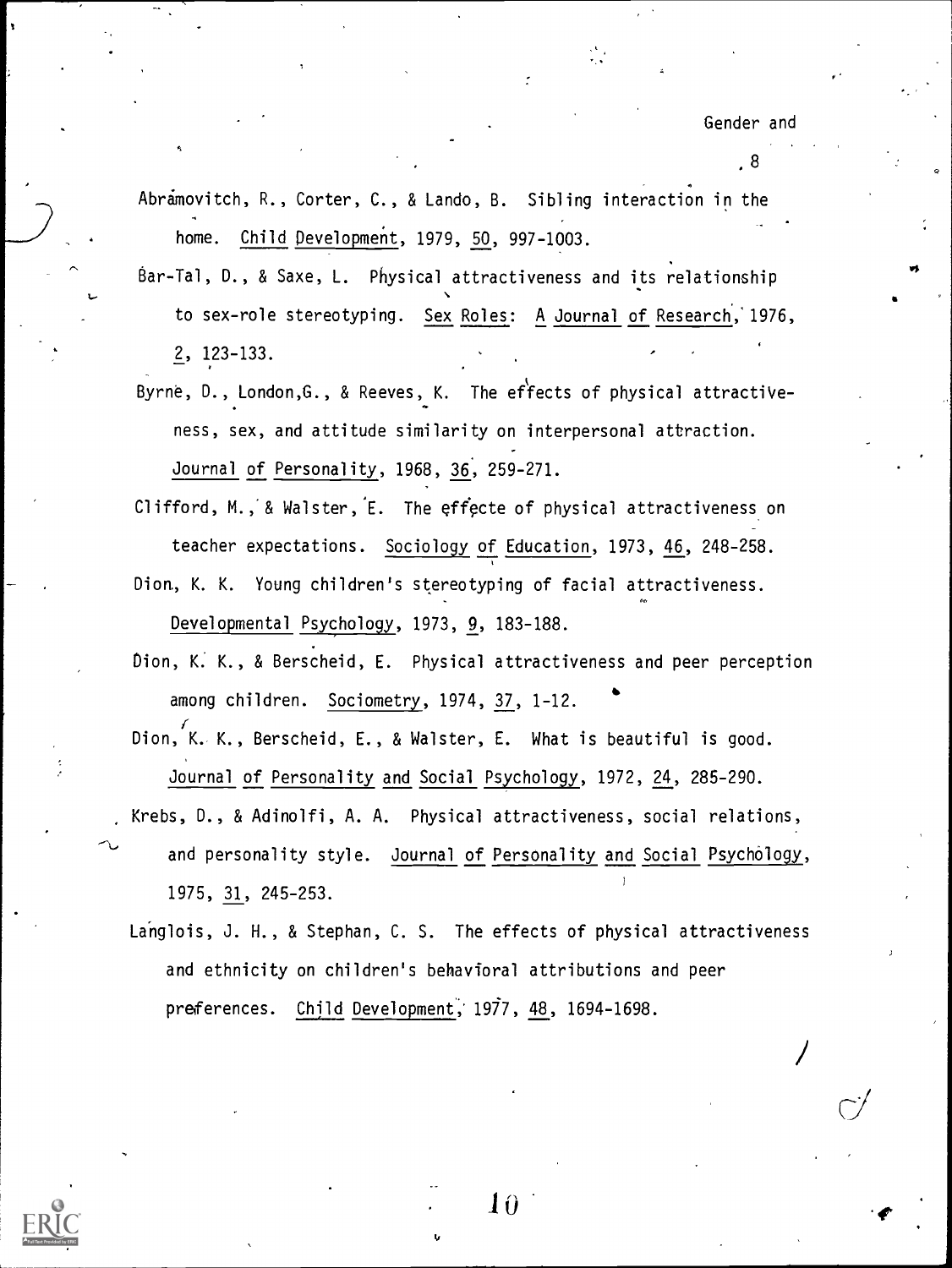

 $\frac{1}{2}$ Ÿ.

ER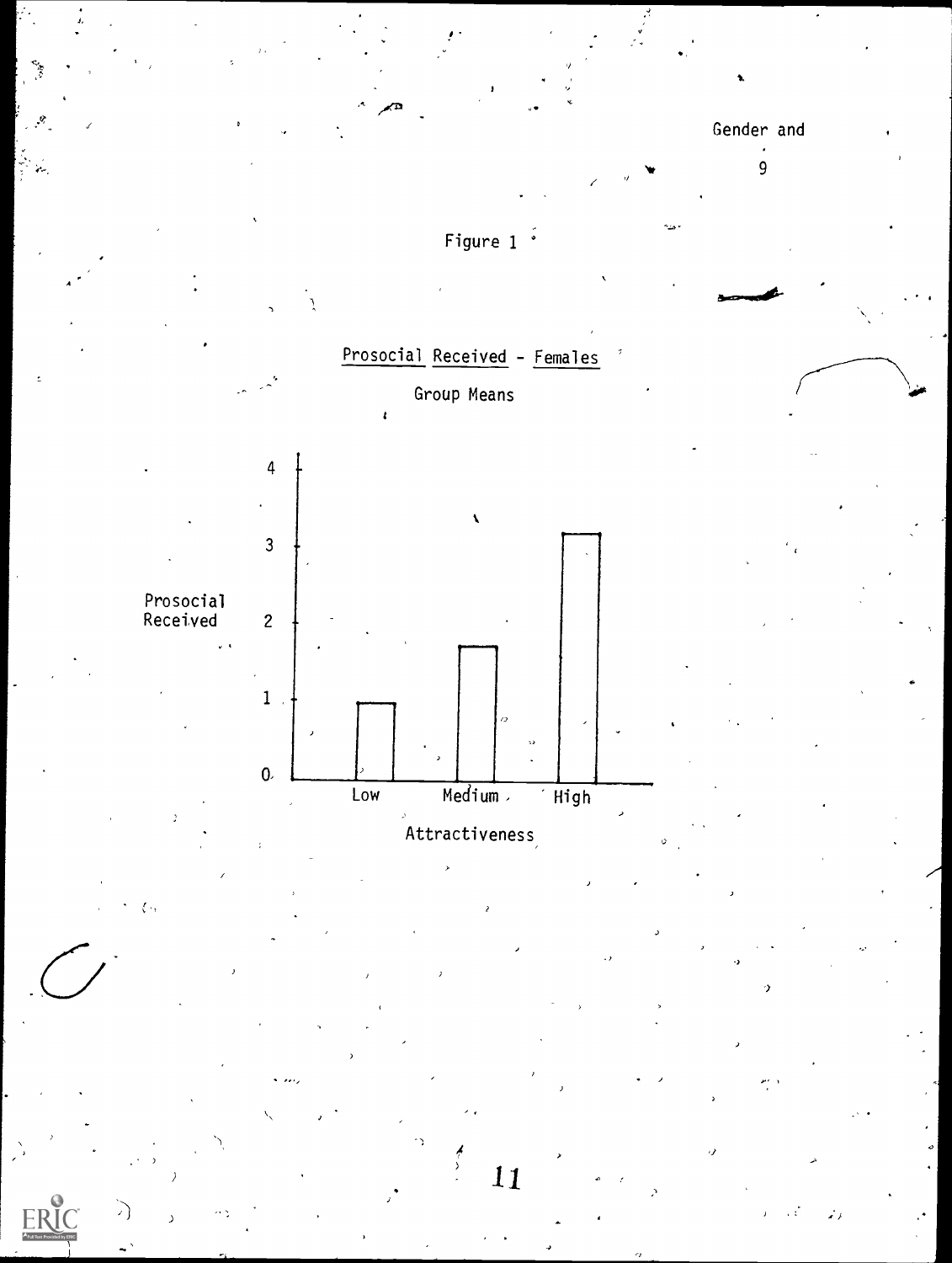Gender and

 $10$ .

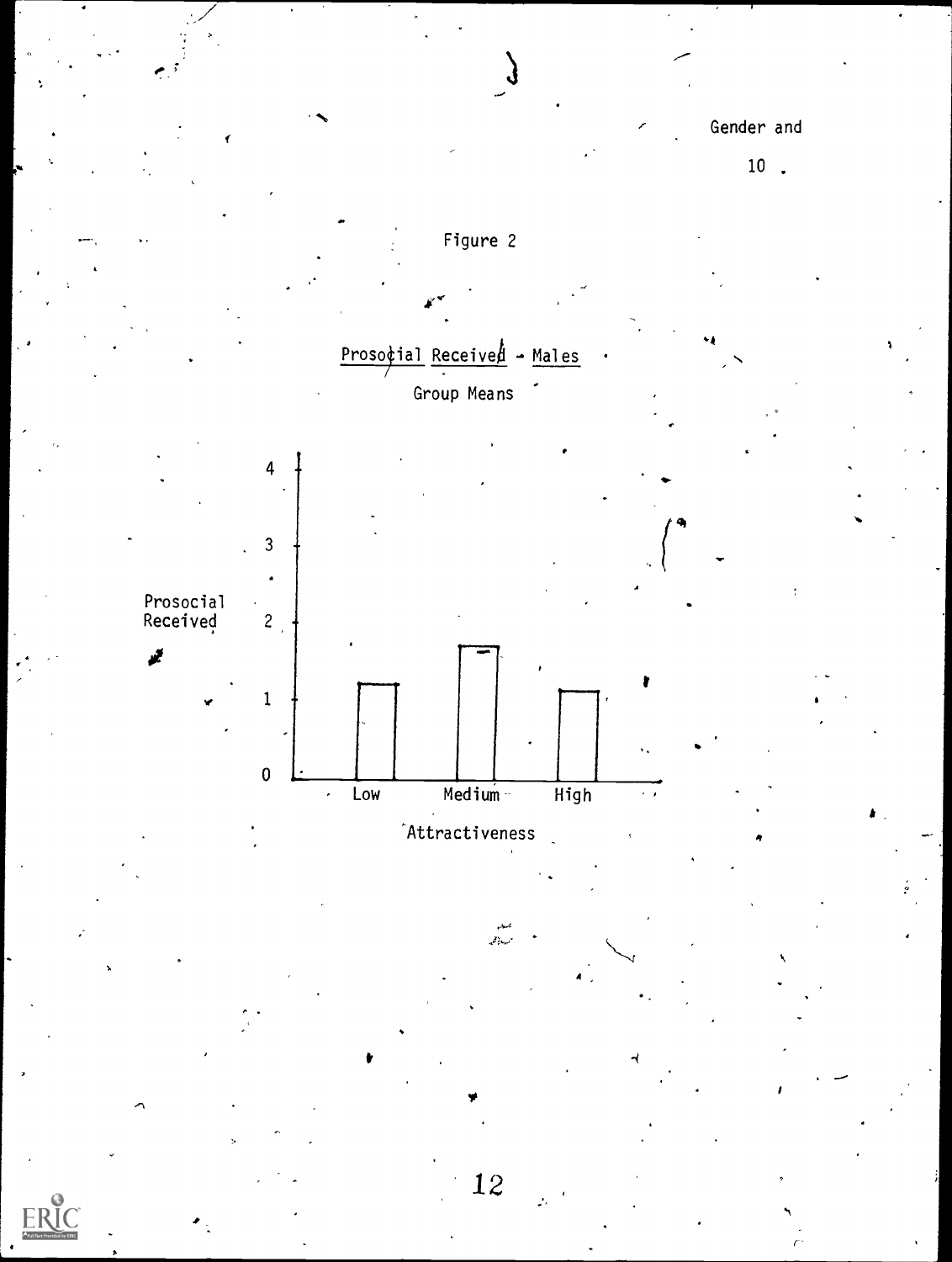

13

ЕR